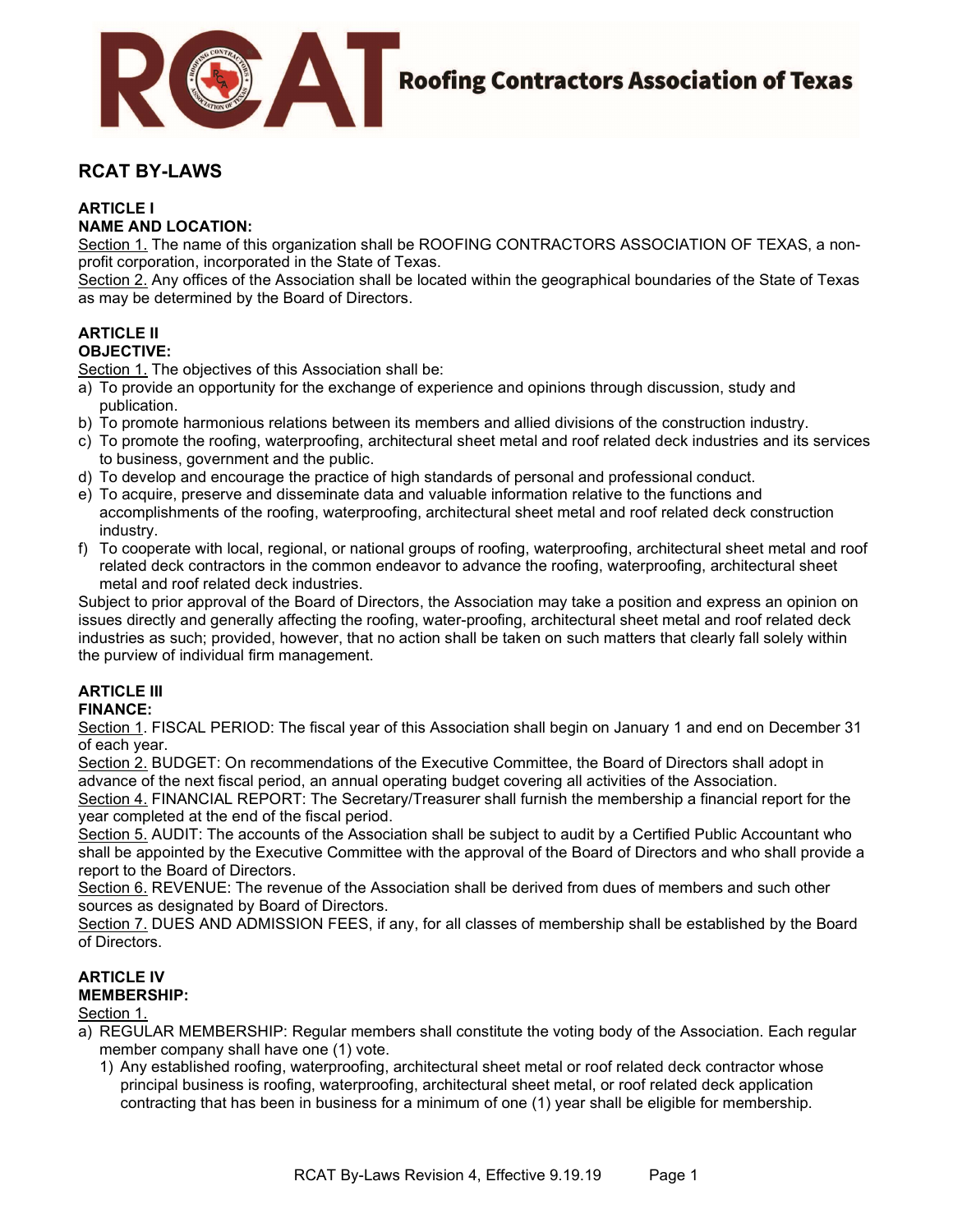

# **Roofing Contractors Association of Texas**

- 2) Regular membership shall be granted to a company, corporation, or partnership engaged in the roofing, waterproofing, architectural sheet metal or roof related deck application contracting business who has met the requirements set forth in the Membership Guidelines and application form. Each company, corporation or partnership shall file with the Executive Director the name of the representative and alternate selected to be its representative.
- b) HONORARY MEMBERSHIP: May be voted by a majority of the Board of Directors for such time and with such privilege as the Board of Directors may determine.
- c) ASSOCIATE MEMBERSHIP: Any individual proprietor, partnership, or corporation composed of service professionals, manufacturers and/or suppliers of materials and by-products used by the Contractor membership of this corporation, shall be eligible for Associate membership. Associate members shall have no vote except for current Associate members of the Board of Directors as defined under Article V, Section 2.

Section 2. REQUIREMENTS FOR MEMBERSHIP: Specific requirements for Association membership and any dues and/or admission fees, obligations, benefits, and privileges of the members are defined in the Membership Guidelines as approved by the Board of Directors. The Board of Directors may update the guidelines for membership from time to time as deemed proper.

Section 3. APPLICATION FOR MEMBERSHIP: All applicants for membership shall complete and sign the current application form provided by the Association and submit the application to the Executive Director with the dues and/or admission fees. Application forms shall include an agreement by the applicant to abide by the Association's Code of Ethics.

Section 4. ADMISSION OF MEMBERS: Admission of all applicants for membership shall be by majority vote of those present and voting at any meeting of the Board of Directors or Membership Committee.

Section 5. DELINQUENCY: Any member of the Association who shall be delinquent in dues for a period of sixty (60) days from the time dues become due shall be notified of such delinquency and suspended from further services. If dues are not paid within the next succeeding thirty (30) days, the delinquent member shall be dropped from the rolls and thereupon forfeit all rights and privileges of membership.

Section 6. TERMINATION OF MEMBERSHIP: Members of any classification may be removed from membership for cause by two-thirds (2/3) vote of the Board of Directors. For any cause other than nonpayment of dues, removal shall occur only after the member in question has been advised in writing and has been given a reasonable opportunity for defense. The Board of Directors may reinstate any member by a vote of two-thirds (2/3) of the Board of Directors.

Section 7. RESIGNATION: Any member may resign by filing a written resignation with the Executive Director, but such resignation shall not relieve the member of the obligation to pay any dues or other charges theretofore accrued and unpaid.

Section 8. REFUNDS: Dues and/or admission fees shall not be refunded to any member whose membership terminates for any reason.

## ARTICLE V

## BOARD OF DIRECTORS:

Section 1. AUTHORITY AND RESPONSIBILITY: The governing body of this Association shall be the Board of Directors. The Board of Directors shall have supervision, control and direction of the affairs of the Association, its committees and publications; they shall determine its policies or changes therein, actively prosecute its objectives and supervise the disbursements of its funds. The Board of Directors may adopt such rules and regulations for the conduct of its business as shall be deemed advisable and may, in the execution of the powers granted, delegate certain authority and responsibility.

Section 2. COMPOSITION: The members of the Board of Directors shall include the President, the Senior Vice President, the Vice President, the Secretary/Treasurer, the immediate Past-President, not more than fourteen (14) appointed regular Contractor members, not more than six (6) appointed Associate members and the current Chairman of the Board for each active Chapter as defined in ARTICLE XIII. At no time shall there be less than fifteen (15) members of the Board of Directors.

Section 3. MANNER OF APPOINMENT AND TERM: Only active members of the Association may serve on the Board of Directors and/or hold an officer position. Directors shall be appointed by the standing ns Committee. At least four (4) regular directors shall be appointed each year to serve for a term of three (3) years or until their successors have been appointed and assume office. At least two (2) Associate members shall be appointed each year to serve for a term of two (2) years or until their successors have been appointed and assume office.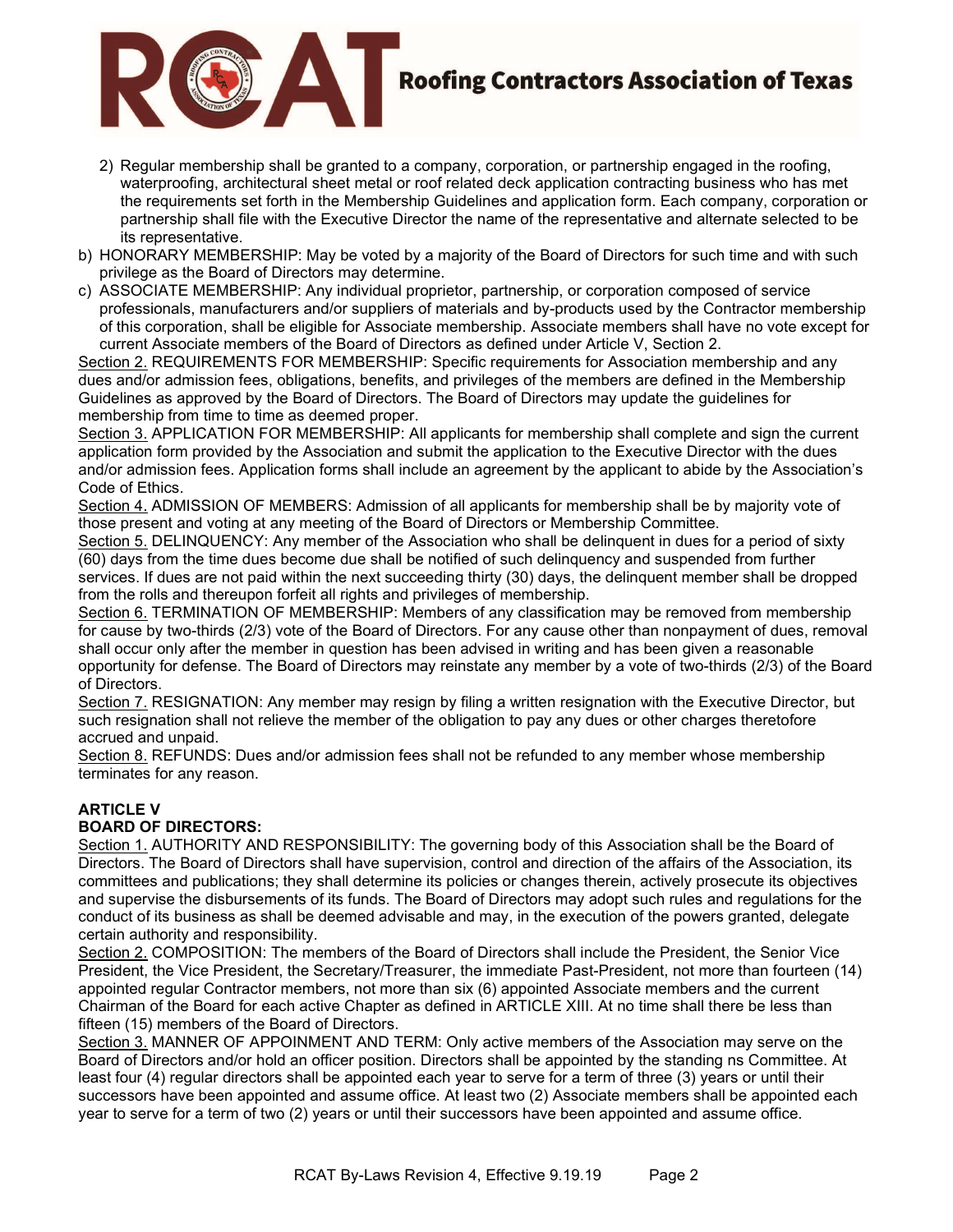

# **Roofing Contractors Association of Texas**

Section 4. RE- APPOINTMENT: No member of the Board of Directors who has served for two (2) consecutive full or partial terms shall be eligible for reappointment until at least one (1) full year has elapsed, unless elected as an officer of the Association. Three (3) total consecutive full or partial terms is the maximum time any member may serve on the Board of Directors until at least one (1) full year has elapsed between terms. No Associate Member of the Board of Directors who has served for two (2) consecutive terms shall be eligible for reappointment until at least one (1) full year has elapsed.

Section 5. NOMINATIONS: The Nominating Committee, acting in accordance with Article X, Section 1, of these bylaws, shall present to the Board of Directors at least fifteen (15) days before the Annual Business Meeting, the results of the electronic ballot for each Elected Officer seat and one nomination for each appointed seat on the Board of Directors which is vacant or is about to expire.

Section 6. QUORUM OF THE BOARD OF DIRECTORS: At any meeting of the Board of Directors, no less than five (5) members of the Board of Directors shall constitute a quorum for the transaction of the business of the Association and any such business thus transacted shall be valid providing it is affirmatively passed upon by a majority of those present

Section 8. VOTING: Voting rights of an Officer, Director or Committee Member shall not be delegated to another nor exercised by proxy.

Section 9. ELECTRONIC VOTING OR VOTING BY MAIL: Action taken by an electronic or mail ballot of the members of the Board of Directors, in which at least a majority of such Directors, in writing, indicate themselves in agreement, shall constitute a valid action of the Board of Directors if reported at the next regularly scheduled meeting.

Section 10. ATTENDANCE & ABSENCE: Any director or elected officer who shall have been absent from two (2) consecutive meetings of the Board of Directors during a single administrative year shall automatically vacate their seat on the Board of Directors and the vacancy shall be filled as provided by these by-laws; however, the Board of Directors shall consider each absence of an elected officer or director as a separate circumstance and may expressly waive such absence by affirmative vote of a majority of its members.

Section 11. VACANCIES AND REMOVAL: Any vacancy occurring on the Board of Directors shall be filled by the Board of Directors by the next Annual Business Meeting. A Director so appointed to fill a vacancy shall serve the unexpired term of his predecessor. The Board of Directors may at its discretion, by affirmative vote of two-thirds (2/3) of the members, remove any Director for cause.

Section 12. COMPENSATION: Directors and elected officers shall not receive any compensation for their services.

### ARTICLE VI OFFICERS:

Section 1. ELECTED OFFICERS: The elected officers of this Association shall be a President, a Senior Vice President, a Vice President, a Secretary/Treasurer and immediate Past-President, to be elected by the membership by electronic or mail ballot and who will serve until their successors have assumed office. An elective officer is expected to attend 75% of all meetings of the Board of Directors or the Executive Committee.

Section 2. QUALIFICATIONS: Any regular member in good standing shall be eligible for nomination and election to any elected office of this Association, provided he/she shall have served at least one (1) year as a member of the Board of Directors at any time prior to an elected term of office. Associate members may not serve as an elected officer of the Association.

Section 3. NOMINATIONS: In accordance with the procedure specified in Article X, Section 1, the Nominating Committee shall prepare and submit to the members at least (2) nominations for open elective officer position(s) of the Association as received from the membership. Any person so nominated shall give his/her prior consent to nomination and election as an officer prior to being placed on the ballot. The President, President-Elect and Executive Director are to certify results of ballots and report to the membership at the Annual Business Meeting. Section 4. TERM OF OFFICE: Each elected officer shall take office immediately upon installation and shall serve for a term of one (1) year until he/she automatically succeeds to the next Officer position as specified in Article VII. Each elected officer shall serve concurrently as a member of the Board of Directors and as a member of the Executive Committee.

Section 5. RE-ELECTION: No elected Officer shall be eligible for reelection for more than two (2) successive terms of office.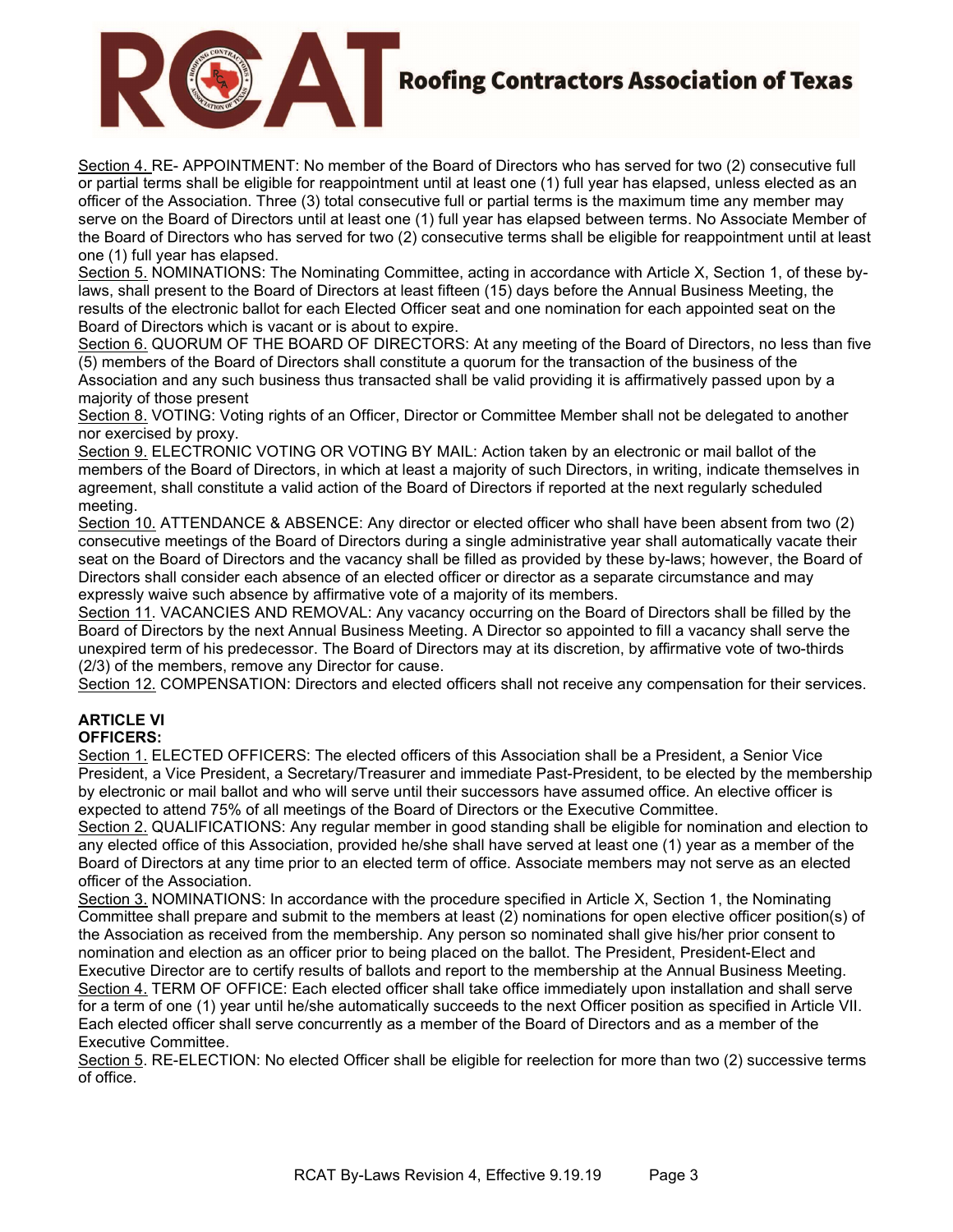

# **Roofing Contractors Association of Texas**

Section 6. VACANCIES/REMOVAL: The vacancy of any elected Officer position occurring will be filled by two-thirds (2/3) vote of the Board of Directors. If the Board of Directors fills the vacant position prior to the next Annual Business Meeting, the succeeding Officers will automatically advance to the next position and they will appoint another qualifying member of the active Board of Directors to fill the Vice President position. The Board of Directors, at its discretion, by a two-thirds (2/3) vote of its members, may remove any officer from office for cause.

## ARTICLE VII DUTIES OF OFFICERS:

Section 1. PRESIDENT: The President shall serve as Chairman of both the Board of Directors and Executive Committee. He shall also serve as a member, ex-officio, with the right to vote, on all committees. He shall make all required appointments of Standing and Special Committees with the approval of the Board of Directors. At the Annual Business Meeting of the Association, and at such other times as he/she shall deem proper, the President shall communicate to the members such matters and make such suggestions as may, in his/her opinion, tend to promote the welfare and increase the usefulness of the Association. He/She shall perform such other duties as are incidental to the office of the President or as may be prescribed by the Board of Directors. The President shall succeed to the immediate Past-President position at the end of his/her term.

Section 2. SENIOR VICE PRESIDENT: The Senior Vice President shall be the President-Elect and shall succeed to the presidency. His/Her duties shall be as delegated to him/her by the Board of Directors. The Senior Vice President shall perform the duties of the President in the event of his/her inability to serve. The Senior Vice President shall serve as Chairman of the Nominating Committee.

Section 3. SECTRETARY/TREASURER: The Secretary/Treasurer shall be in charge of the Association's funds and records. As Treasurer he/she shall collect all member dues and/or assessments; shall have established proper accounting procedures and shall be responsible for the keeping of the funds in such banks, trust companies and/or investments as are approved by the Executive Committee. He/She shall report on the financial condition of the Association at all meetings of the Board of Directors and at other times when called upon by the President. At the end of each fiscal year, as Treasurer, he/she shall prepare an annual report which shall reflect all monies received, dispersed and held in reserve. At the expiration of this term of office, he/she shall deliver over to his/her successor all books, money and other property in his/her charge, or in the absence of a successor, shall deliver such properties to the President. As Secretary of the Association, he/she shall be responsible for the proper and legal written notices to members. He/She shall see to the proper recording of proceedings of meetings of the Association, Board of Directors and all committees and carry into execution all orders, votes and resolutions. He/She shall see that accurate records are kept of all members. He/She shall keep the Seal of the Association. Such duties of the Secretary/Treasurer may be specified by the Board of Directors may be delegated to the Executive Director or a designated member of his/her staff. The Secretary/Treasurer shall succeed to the Senior Vice President position at the end of his/her term.

Section 4. VICE PRESIDENT: The Vice President shall be responsible for such duties as are individually assigned to them by the President with the approval of the Board of Directors. The Vice President shall succeed to the Secretary/Treasurer position at the end of his/her term.

Section 5. The immediate Past-President shall be responsible for such duties as are individually assigned to them by the President with the approval of the Board of Directors and will automatically become the Chairman of the Past Presidents Council.

## ARTICLE VIII EXECUTIVE COMMITTEE:

Section 1. AUTHORITY AND RESPONSIBILITY: The Executive Committee must meet at least once per year immediately following the Annual Business Meeting. The Executive Committee may act in place and stead of the Board of Directors between meetings on all matters, except those specifically reserved to the Board of Directors by these by-laws, pursuant to delegation of authority to such Committee by the Board of Directors. Actions of the Executive Committee shall be reported to the Board of Directors for ratification by email, regular mail or at the next regularly scheduled Board meeting.

Section 2. COMPOSITION AND ELECTION: The Executive Committee shall consist of five (5) members of the Board of Directors, including the President as Chairman, the Senior Vice President, the Vice President, the Secretary/Treasurer and the immediate Past-President.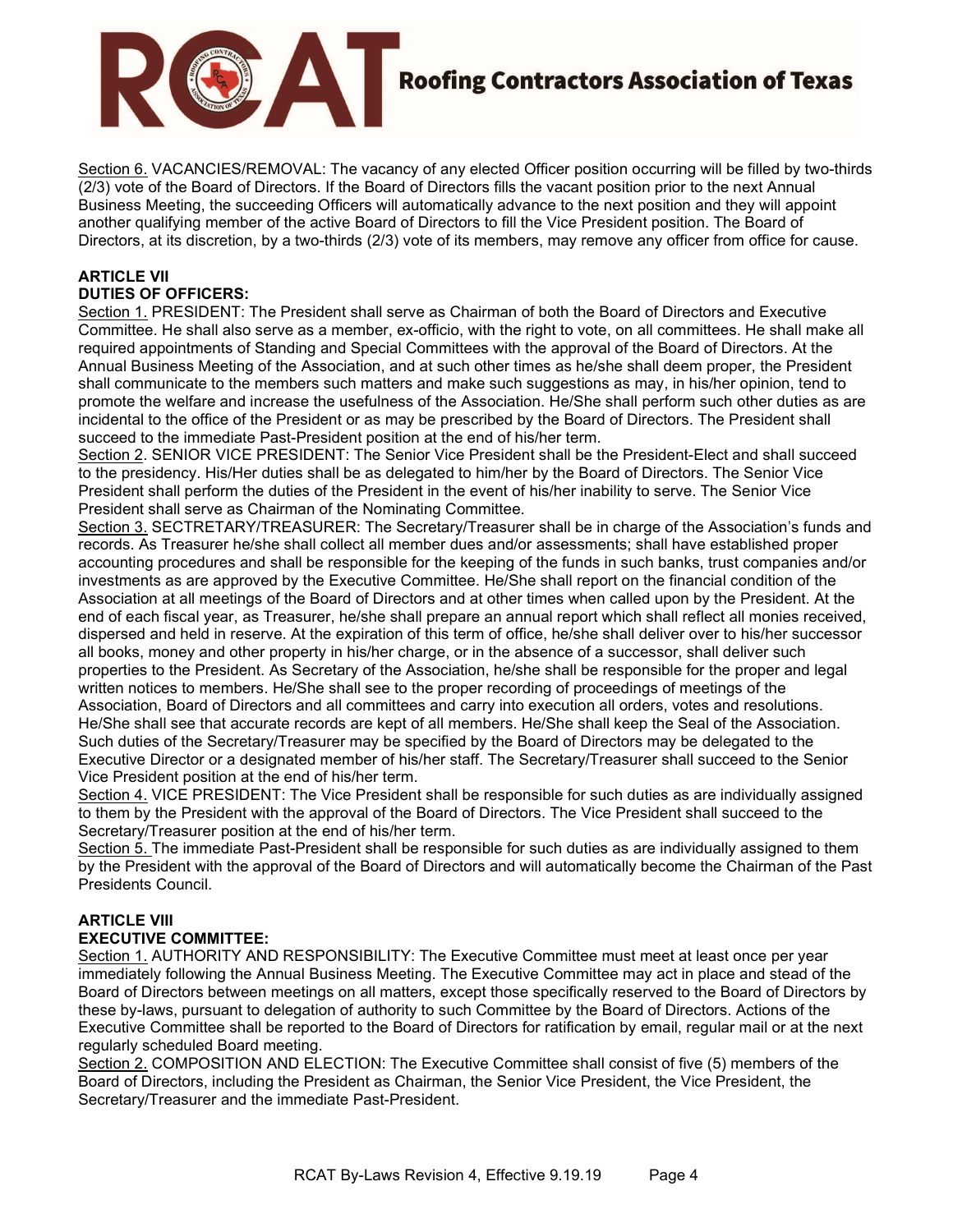

Section 3. QUORUM/CALL OF MEETING: All five (5) active members of the Executive Committee are required to constitute a quorum at any duly called meeting of the Committee. The President shall call such meetings of the Executive Committee as the business of the Association may require, or a meeting shall be called on request of three (3) members of the Executive Committee.

Section 4. VACANCIES: Any vacancy occurring on the Executive Committee shall be filled in the manner as provided in Article VI, Section 6.

# ARTICLE IX

## EXECUTIVE DIRECTOR AND STAFF:

Section 1. APPOINTMENT: The Board of Directors shall employ a salaried staff head who shall have the title of Executive Director and whose terms and conditions of employment shall be specified by the Executive Committee. Section 2. AUTHORITY AND RESPONSIBILITY: The Executive Director is the chief employed officer of the Association with full authority for the management of its daily affairs, subject only to the duties specified by these by-laws, the current RCAT Operations, Policies & Procedures Manual and the direction of the Board of Directors. He/She shall manage and direct all activities of the Association as directed by the Board of Directors and shall report directly to the Executive Committee. He/She shall employ or contract and may terminate the employment or contract of any staff and/or subcontractors as necessary to carry on the work of the Association; and fix their compensation within the Board of Directors approved annual budget. The Executive Director shall define the duties and responsibilities of the staff and contractors, supervise their performance, establish their titles and delegate those responsibilities in the best interest of the Association and at the direction of the Executive Committee.

### ARTICLE X

### STANDING AND SPECIAL COMMITTEES:

Section 1. NOMINATING COMMITTEE: The President shall appoint a Nominating Committee that shall consist of the Senior Vice President, who will act as chairman, and at least two (2) other members of the Board of Directors, at least ninety (90) days prior to the Annual Business Meeting. The Nominating Committee shall invite nominations from the membership for the Officer and Board of Director positions which are vacant or about to expire, allowing at least thirty (30) days for response. The Nominating Committee shall then prepare a slate of candidates to be emailed or mailed to the Association members. Said Officer nominations shall be voted upon by electronic or mail ballot at least fifteen (15) days prior to the Annual Business Meeting, with results to be announced at the Annual Business Meeting. The Nominating Committee shall attempt to select the candidates from different geographical areas within the state of Texas.

Section 2. MEMBERSHP COMMITTEE: A Membership Committee consisting of no less than five (5) members shall be appointed by the standing Board of Directors following the Annual Business Meeting and they will serve for a term of one (1) year. Each Chapter representatives with a current seat on the RCAT Board of Directors will automatically be a member of the Membership Committee. All Committee members must be a current RCAT member in good standing. At all times, at least one Committee member shall also be a member of the Executive Committee or a Past-President. Members shall serve until their successors have been appointed and assume office. Vacancies are to be filled immediately by the President if the committee member count is less than five (5). The Committee shall be governed by the Membership Guidelines, as approved by the Board of Directors. The Committee shall have full authority to make decisions regarding new applicants, renewals, disputes, and membership status at meetings of the committee where a quorum is established with five (5) members in attendance. This Committee shall exist as long as it is empowered by the Board of Directors. The current President and Executive Director shall be ex-officio members of the Membership Committee.

Section 3. LICENSING COMMITTEE: A Licensing Committee consisting of not less than five (5) nor more than seven (7) members shall be appointed by the standing Board of Directors following the Annual Business Meeting and will serve for a term of three (3) years. All Licensing Committee members must be a current RCAT Licensed Roofing Contractor program participant. At all times, at least one Committee member shall also be a member of the Executive Committee and one Committee member shall also be a Past-President. Members shall serve until their successors have been appointed and assume office. Vacancies are to be filled immediately by the Chairman if the committee member count is less than five (5). The Committee shall be governed by the Licensing Program Guidelines, as approved by the Board of Directors. The Committee shall have full authority for governing the program including all decisions regarding applicants, renewals, disputes, and licensing status. This Committee shall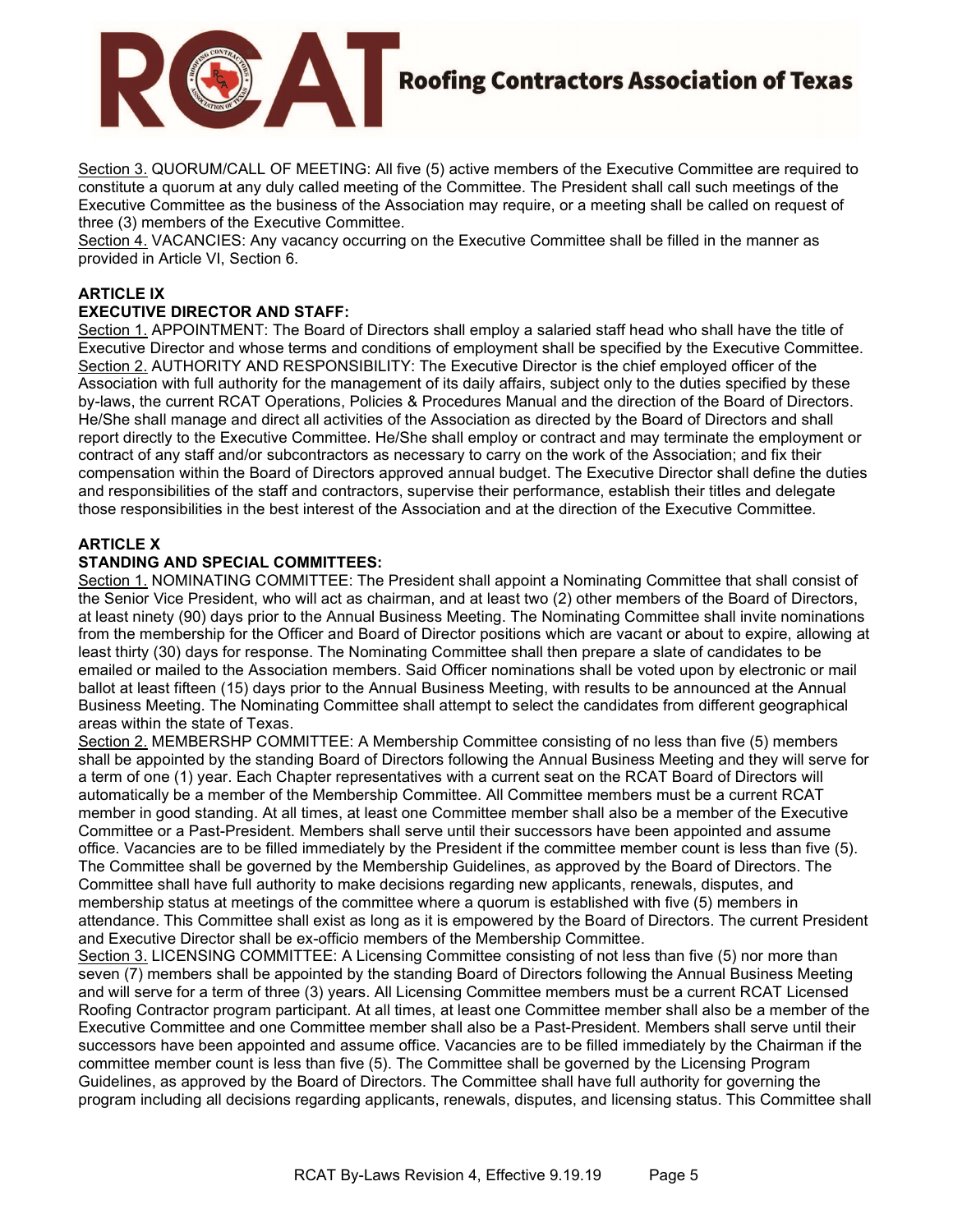

exist as long as it is empowered by the Board of Directors. The current President and Executive Director shall be ex-officio members of the Licensing Committee.

Section 4. SPECIAL COMMITTEES: The President, with the approval of the Board of Directors, shall appoint such other committees, sub-committees, or task forces as are necessary and which are not in conflict with other provisions of these by-laws and the duties of any such committees shall be prescribed by the Board of Directors upon their appointment.

# ARTICLE XI

MEETINGS:

Section 1. ANNUAL BUSINESS MEETING: The Annual Business Meeting of the Association is open to all members and shall be held at such place and on such dates as may be determined by the Board of Directors. Section 2. REGULAR MEETINGS OF THE BOARD OF DIRECTORS: A regular meeting of the Board of Directors shall be held no less than two (2) times during each administrative year at such time and at such place as the Board of Directors may prescribe

Section 3. SPECIAL MEETINGS: Special meetings of the Association may be called by the Board of Directors at any time; or shall be called by the President upon receipt of a written request by twenty-five (25) regular members, within thirty (30) days after filing of such request with the Executive Director. The business to be transacted at any special meeting shall be stated in the notice thereof, and no other business may be considered at that time. Section 4. NOTICE OF MEETING: Notice of the Annual Business Meeting or other special meeting of the Association shall be posted on the Association website then electronically mailed or mailed to the last known email address or physical address of each member no less than thirty (30) days before the date of the meeting. Any notice of the meeting posted on the Association website or electronically mailed shall be considered written for the above purpose.

Section 5. CANCELLATION OF MEETINGS: The Board of Directors may cancel any meeting for cause with written notification to the membership of not less than five (5) days.

Section 6. QUORUM: At any membership meeting of the Association, fifty percent (50%) of the regular members registered shall constitute a quorum.

Section 7. RULES OF ORDER: The meetings and proceedings of this Association shall be regulated and controlled by ROBERTS RULES OF ORDER (revised) for parliamentary procedure, except as may be otherwise provided by these by-laws.

# ARTICLE XII

## VOTING:

Section 1. VOTING: At all meetings of the Association, each regular member and Associate Board of Director member, shall have one (1) vote, and may take part and vote in person only, unless otherwise specified in these by-laws. A majority vote of those members present and voting shall govern.

Section 2. VOTING ELECTRONICALLY OR BY MAIL: Proposals to be offered to the membership for an electronic or mail vote, excepting officer election ballots, shall first be approved by the Board of Directors. On any electronic or mail vote, no less than twenty percent (20%) of all regular members shall cast a ballot to constitute a valid action and a majority of those voting shall determine the action.

#### ARTICLE XIII CHAPTERS:

## Section 1.

a) CHARTERS: The Association may grant terminable charters to various groups with jurisdiction as to specific territorial areas. A group so chartered shall be amenable to the Association, with regard to principles and objectives of the Association, but may be otherwise autonomous in the conduct of their local affairs.

b) NEW GROUPS: The Association should assist in the formation of new groups of members of contractors into territorial and local Chapters.

c) EXISTING GROUPS: Existing organizations or groups of members of the Association may be chartered as Chapters of the Association.

d) LIMITED JURISDICTION: Chapters shall be limited in jurisdiction in the grant of charters to specific boundaries.